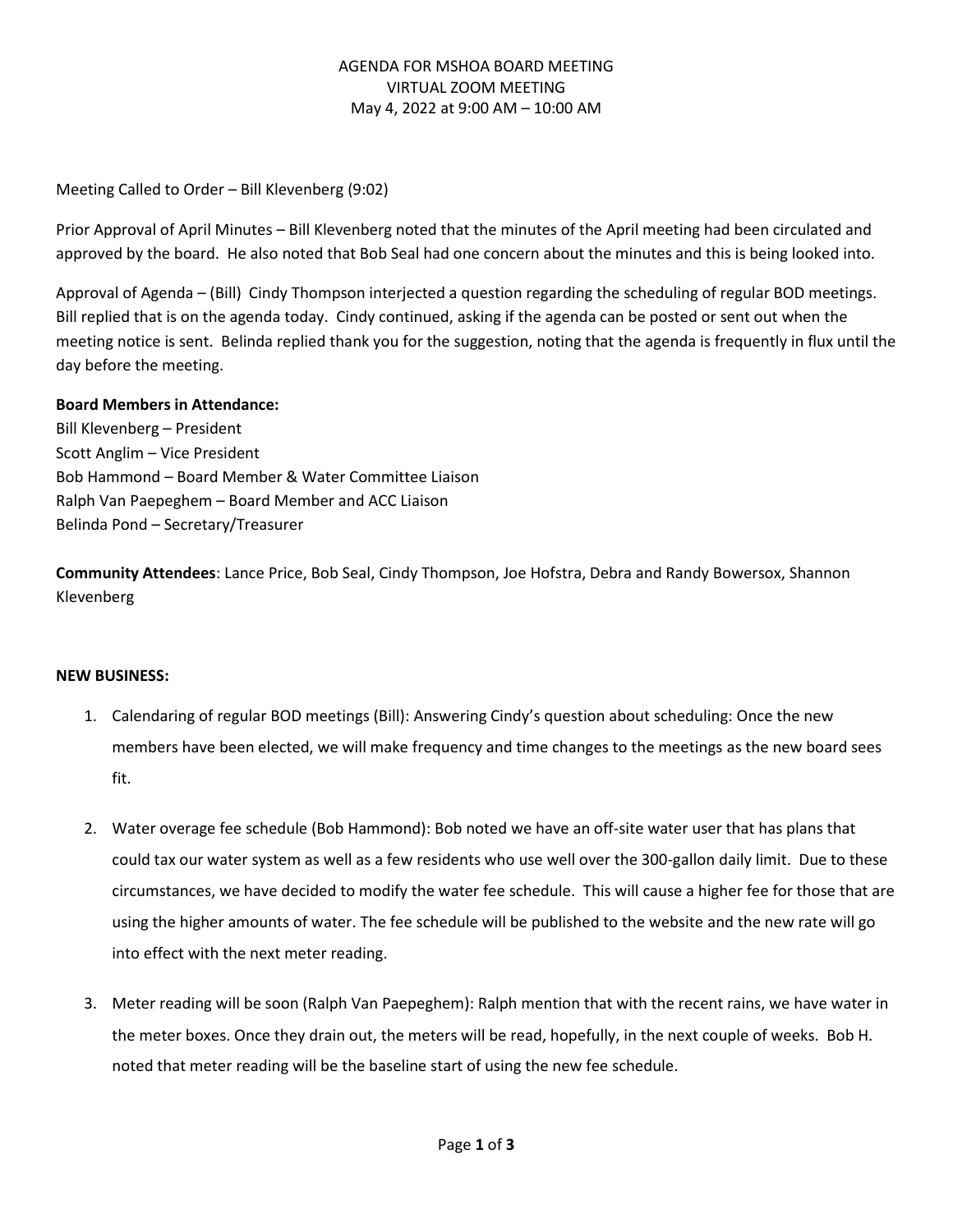## AGENDA FOR MSHOA BOARD MEETING VIRTUAL ZOOM MEETING May 4, 2022 at 9:00 AM – 10:00 AM

- 4. Measuring well #2 (Bob): At Bob Seal's suggestion, Bob Hammond gathered information on purchasing equipment to monitor the water depth of Well 2. For the basic hardware, which is a string and measuring tape, the cost is \$450 to \$600. For the electronic hardware we are looking at several thousand dollars. Bob H also noted that if this had been from the beginning it would make sense to do. Currently, the board believes that benefits and value are questionable.
- 5. Meeting with DEQ regarding wells (Ralph): Ralph noted that he and George Simpson (our water master) met with DEQ. They inspected each well house. There was one screen off, which was subsequently replaced. There was a drip on well two which was caused by a leaky seal on the valve which Ralph repaired. There is no longer a drip, everything was checked off and we are in good shape. Bob mentioned this is something that DEQ does every 5 years.
- 6. Annual meeting June 4, 11am, Weilmunster Park (Belinda): Belinda noted we are comfortable with having a meal at the HOA meeting allowing more socialization. The Board/HOA will provide the main dish and we will be asking members to provide sides and dessert. There will be an email to follow regarding this. Belinda also noted that we will start the meeting with the business portion then move to the meal. (This may be changed.) There will be two board positions open, which are currently held by Bob Hammond and Ralph Van Paepeghem. There are four ACC open positions as this is a one-year position. Bob said we should check the CC&R's, thinking it states that there should be a minimum of 3 ACC members. Belinda noted that is a good point and we will check that.

Belinda also noted to let her know by June 1 if you want to be on the ballot and for which position. There will also be an email sent to the community in the next couple weeks.

### **UPDATE ON CONTINUING BUSINESS:**

• (Belinda Pond) Financial Report: Belinda went over the financial report, noting that both state and federal taxes have been paid. Other than that, nothing new to point out.

### **PUBLIC COMMENT**

Bob Seal mentioned that when we did work on Well 2, we spent a lot of money to put a tube in to measure the depth. He stated his opinion that well 2 is under producing by 25% and is cavitating. He thinks we should measure the depth a couple times a year.